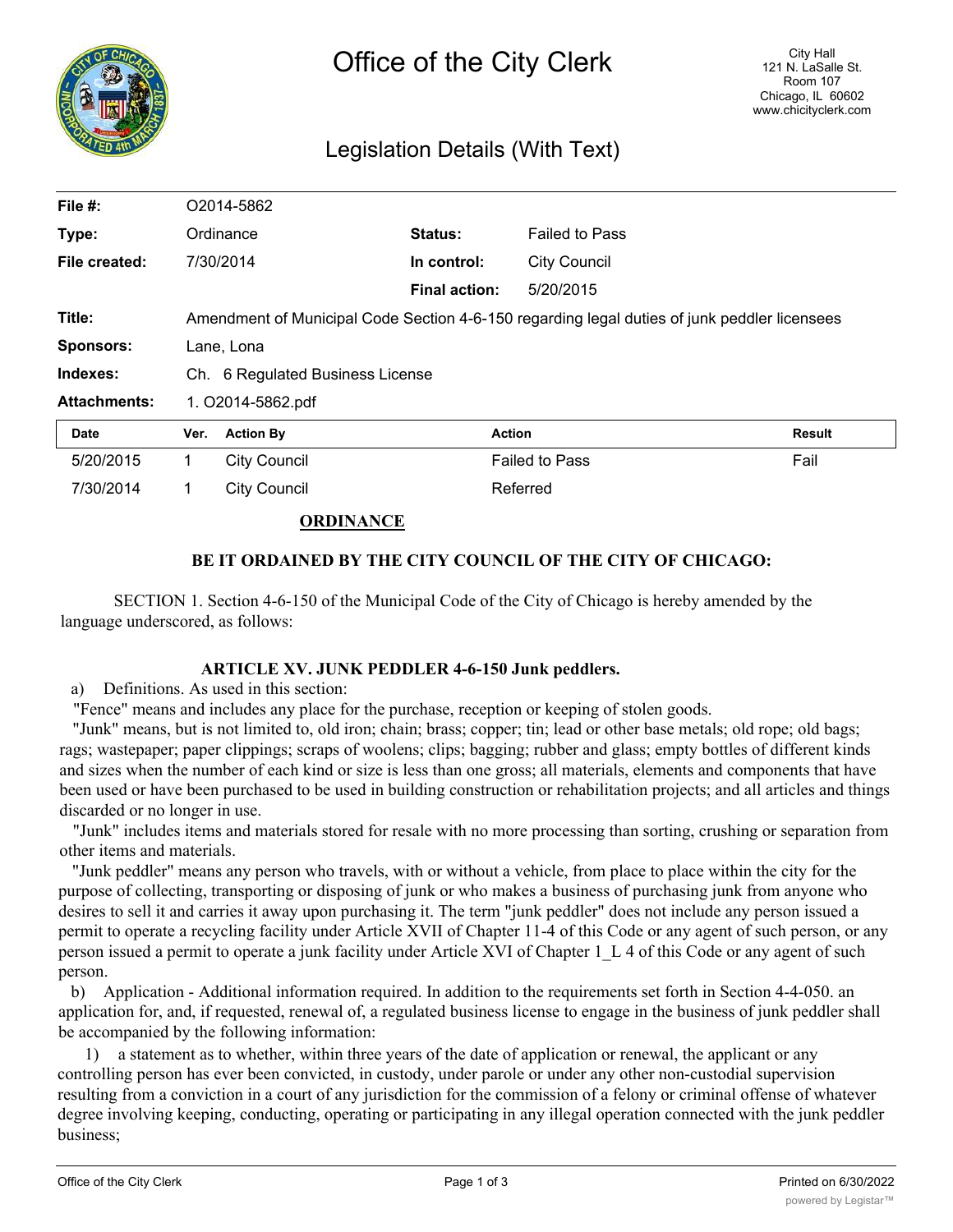#### **File #:** O2014-5862, **Version:** 1

2) the color, make, model, vehicle license plate number and city wheel tax license emblem number of every vehicle used in relation to junk peddling by the applicant;

3) proof of liability insurance for every vehicle used in relation to junk peddling by the applicant, as required by the Illinois Vehicle Code, codified at 625 ILCS 5/1-100 et seq.

(c) License issuance and renewal - Prohibited when. No regulated business

license to engage in the business of junk peddler shall be issued to the following persons:

(1) any applicant or licensee, as applicable, who, within three years of the date of application or renewal, has ever been convicted, in custody, under parole or under any other non-custodial supervision resulting from a conviction in a court of any jurisdiction for the commission of a felony or criminal offense of whatever degree involving keeping, conducting, operating or participating in any illegal operation connected with the junk peddler business.

d) *Departmental duties.*

1) The commissioner of business affairs and consumer protection shall notify the commissioner of health, the commissioner of streets and sanitation and the superintendent of police of the name and junk peddler license number of every junk peddler licensed under this section.

2) The department of business affairs and consumer protection shall issue to each licensee an identification card stating the junk peddler's name, address, telephone number, driver's license number and junk peddler license number. e) Legal duties. Each licensee engaged in the business of junk peddler shall have a duty to:

1) observe and comply with all provisions of this Code related to use of the public way, solid waste disposal and sanitation;

2) display on each side and the rear of every junk vehicle used for the collection, transportation or disposal of any junk, in letters not less than two inches in height and in contrasting color, the following information: the licensee's name, business telephone number and city junk peddler license number;

3) carry the identification card issued under subsection (d)(2) of this section at all times while the licensee is engaged in the business of junk peddler;

4) upon request by any authorized city official, make available for inspection by such authorized city official or aldermen (i) any goods, article, thing or junk which may have been lost or stolen, or which is alleged to have been lost or stolen; (ii) the licensee's business premises; (iii) any vehicle used in relation to the licensee's business; and (iv) junk;

5) lawfully dispose of junk by hauling or otherwise bringing junk to a junk facility, recycling facility, transfer station, landfill or other solid waste disposal facility properly permitted by the city in accordance with the requirements of Chapter 11-4 of this Code;

6) keep and maintain, in the form of records and receipts, proof of proper disposal of junk.

7) keep and maintain record of any purchase of old iron, brass, copper, tin, lead, or base metals

8) require a driver's license or other government-issued photo identification with the peddler's information and record a photocopy or electronic scan of the seller's photo identification, and include a description of the material purchased, to be made available upon request by any authorized city official. Ifthe seller of these materials does not have a valid, government issued identification, the purchaser shall not complete the transaction.

9) pay the seller only by mailing a check or money order to be mailed to the

seller's address shown on the identification card presented and recorded. If the purchase of old iron, brass, copper, tin, lead, or base metals exceeds \$25.00 in one business day from one individual seller, purchaser shall not deliver payment exceeding \$25.00 in person or using other form of delivery.

f) Prohibited acts. It shall be unlawful for any licensee engaged in the business of junk peddler to:

1) engage in the business of a pawnbroker, secondhand dealer or itinerant merchant;

2) park any vehicle used in relation to junk peddling on any residential or business street in violation of Section 9-64-170 of this Code;

3) or operate any vehicle used in relation to junk peddling in such a manner as to present a danger or hazard to pedestrians and/or other vehicles using the public way. Conduct that may create a hazard